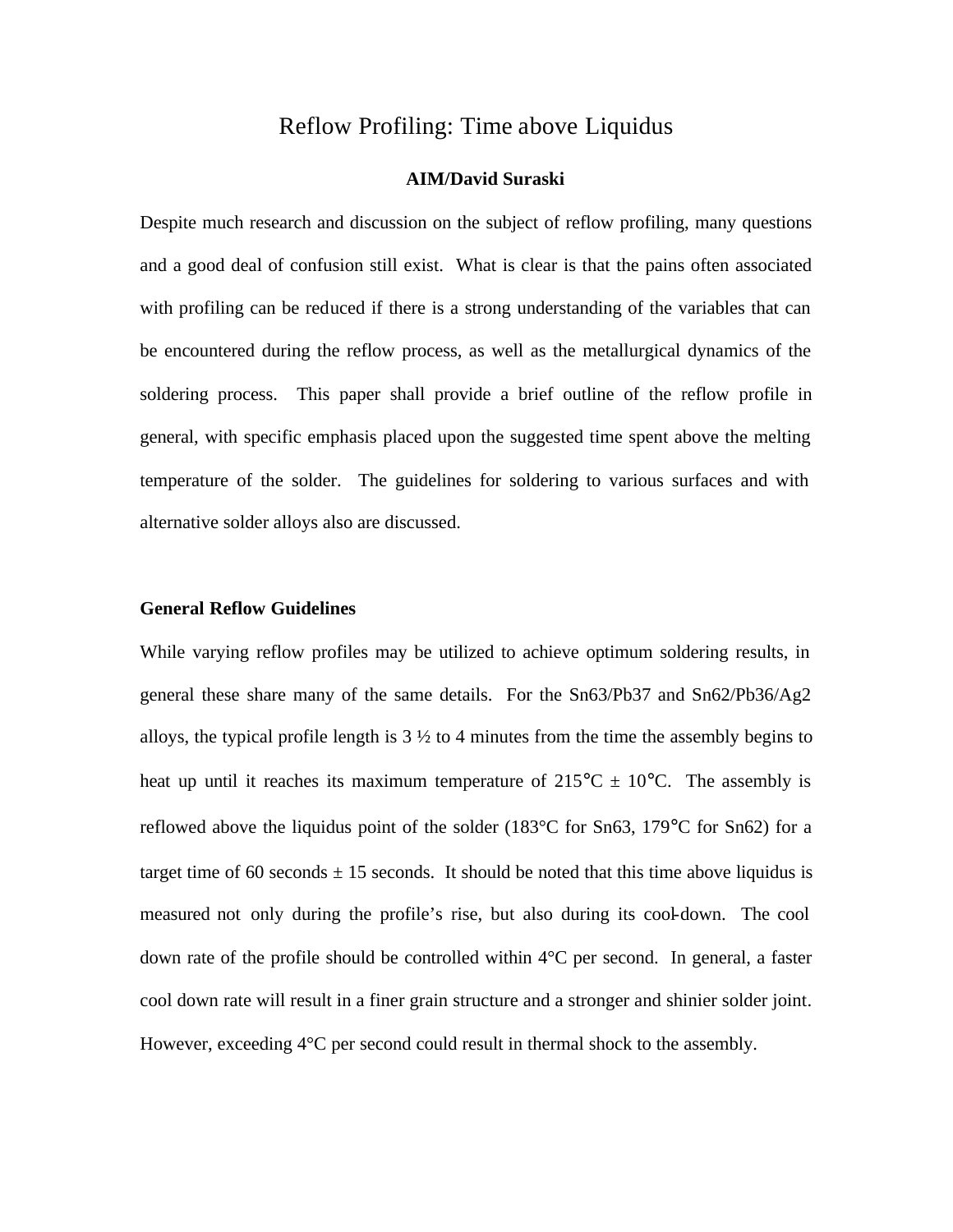



The goal of the soldering process is to form an intermetallic layer between the solder and the circuit board and the solder and the component. Simply explained, an intermetallic is a combination of the base metals with the solder that provides the mechanical and electrical integrity of the solder joint. However, as most frequently used in soldering, the term "intermetallic" is often used as an abbreviation for intermetallic crystal (IMC), which refers to a specific class of materials. As discussed below, it should be noted that IMCs are a problem of soldering and can lead to long-term failures.<sup>1</sup>

When soldering to a copper substrate with tin/lead solder, two types of IMCs are formed. The copper-rich Cu<sub>3</sub>Sn intermetallic, which melts at  $670^{\circ}$ C, is found near the substrate, while the tin-rich  $Cu<sub>6</sub>Sn<sub>5</sub>$ , which melts at 415 $^{\circ}$ C, is found throughout the joint. As the melting temperatures of these are significantly higher than soldering temperatures, they will not be melted during the reflow process and thus will remain in the joint as occlusions. During soldering, the intermetallic crystals are precipitated out. This intermetallic will continue to form at a slower rate in the solid phase. The growth as a

l

<sup>&</sup>lt;sup>1</sup> Manko, Howard. Solder and Soldering. Third Edition, 1992, McGraw Hill. p. 98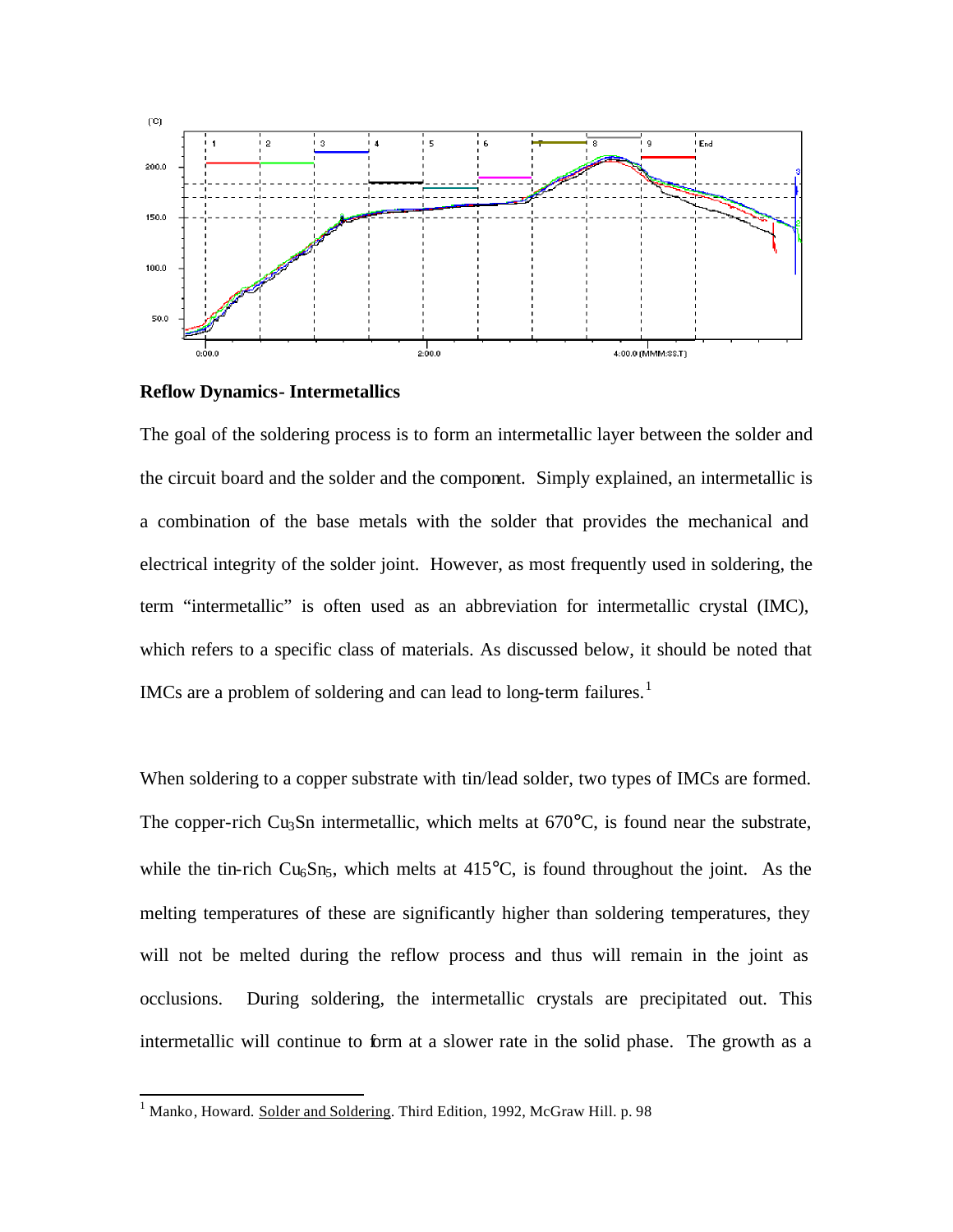solid is driven by temperature; as the solder approaches its melting point, the rate of intermetallic growth increases. Most growth does not amount to much below 125°C, but at 150°C the intermetallic growth is logarithmic to the temperature increase. It is for this reason that high-tin Sn/Pb systems should not be utilized to assemble that devices that operate above  $150^{\circ}$ C for extended times and that it is recommended to stay below  $250^{\circ}$ C during soldering. The dissolution rate of copper at various temperatures is shown in the chart below.

| Temperature $\mathrm{C}$ | Dissolution rate um/s | Dissolution rate nim./s |
|--------------------------|-----------------------|-------------------------|
|                          |                       | 18.5                    |
|                          |                       | 27.6                    |
| 300                      | .88                   | 34.6                    |
| 350                      |                       |                         |

To prevent the reactions between solder and copper, a layer of less-reactive metal can be used as a barrier. Nickel is used extensively for this purpose as a barrier plating, as there is very little formation of intermetallic compounds during the tin-lead soldering process. Iron also is used, albeit far less extensively, for this purpose.

#### **Time above Liquidus and Delta T**

The goal of achieving the target time above liquidus is to achieve optimal solder spread on solder joints across the circuit board. Other benefits are to reduce flux entrapment and voiding and increase pull strength. Generally, solder liquidus times of 30 to 60 seconds are preferable, although liquidus times of 90 seconds or more are not uncommon on larger boards. This is due to the potential of a large Delta T of an assembly with a large variation of thermal mass. Delta T is defined as the greatest difference of temperature found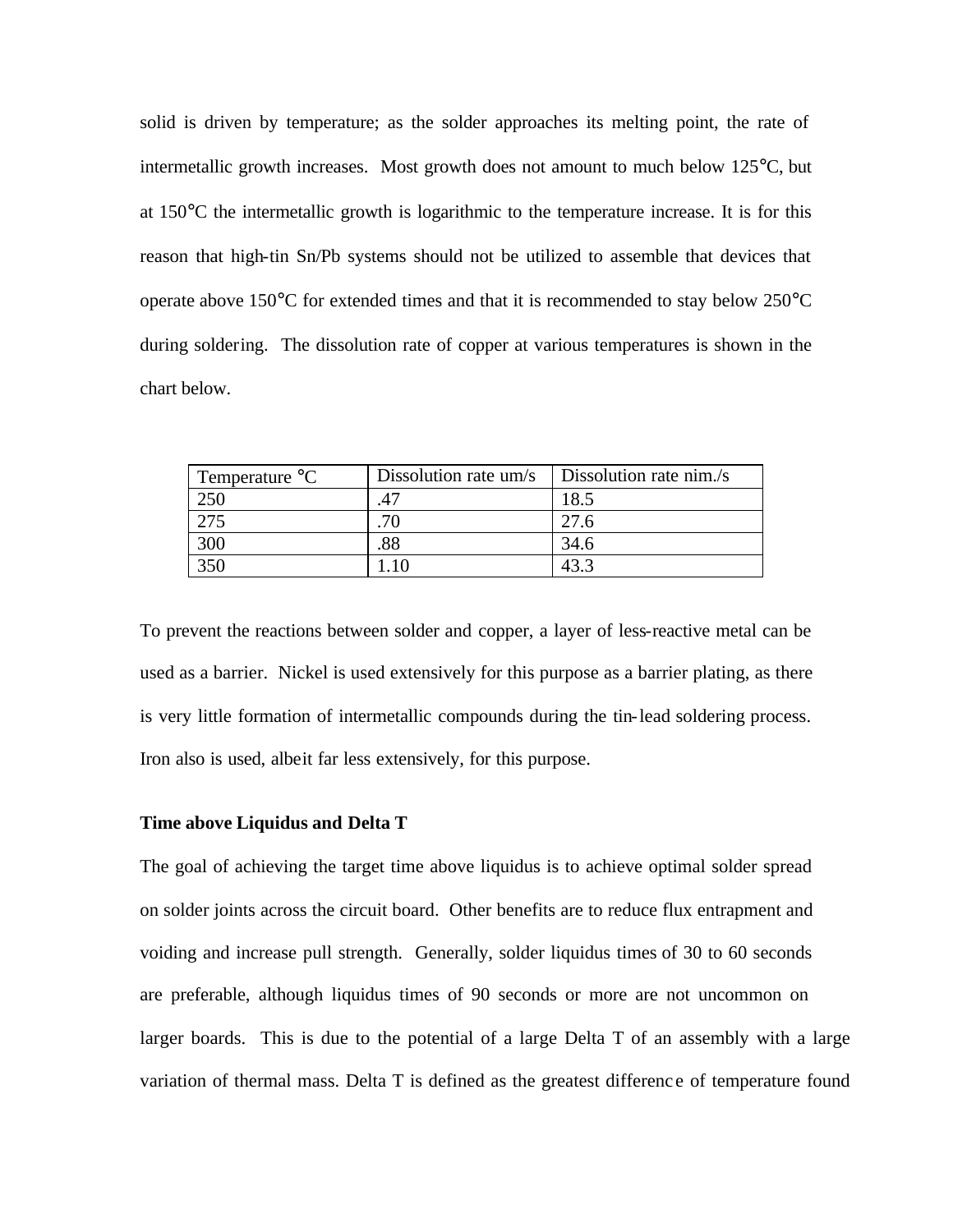across a circuit board. The result of a large Delta T is that some areas of an assembly heated could reach much higher temperatures than other areas. Therefore, in order to ensure that all parts of an assembly reach the minimum requirements of time above liquidus (i.e., 30 seconds), the more rapidly heated areas may be exposed to the upper limits (90 seconds) of time above liquidus.

#### **Solder Spread & Wetting Angle**

The solder spread and wetting angle of a solder joint are the most pertinent visual inspection criterion for a properly reflowed assembly. Greater solder spread and a lower solder joint angle are indicative of a properly reflowed, and therefore more durable, solder joint. In general, a solder joint angle of 75° or less is desirable. Ideally, the solder is feathered out, indicating a small dihedral angle. In addition, the solder joint will appear bright and smooth, with few or no pinholes.



As discussed above, the time above liquidus necessary to achieve adequate wetting appears to be in the range of 45 to 90 seconds. If the solder is above the reflow temperature for too short a time, there is the risk that marginal or non-wetting will occur, which will have a deleterious effect upon solder joint reliability. In pull tests, solder joints exposed to lower times above liquidus tend to have higher failure rates.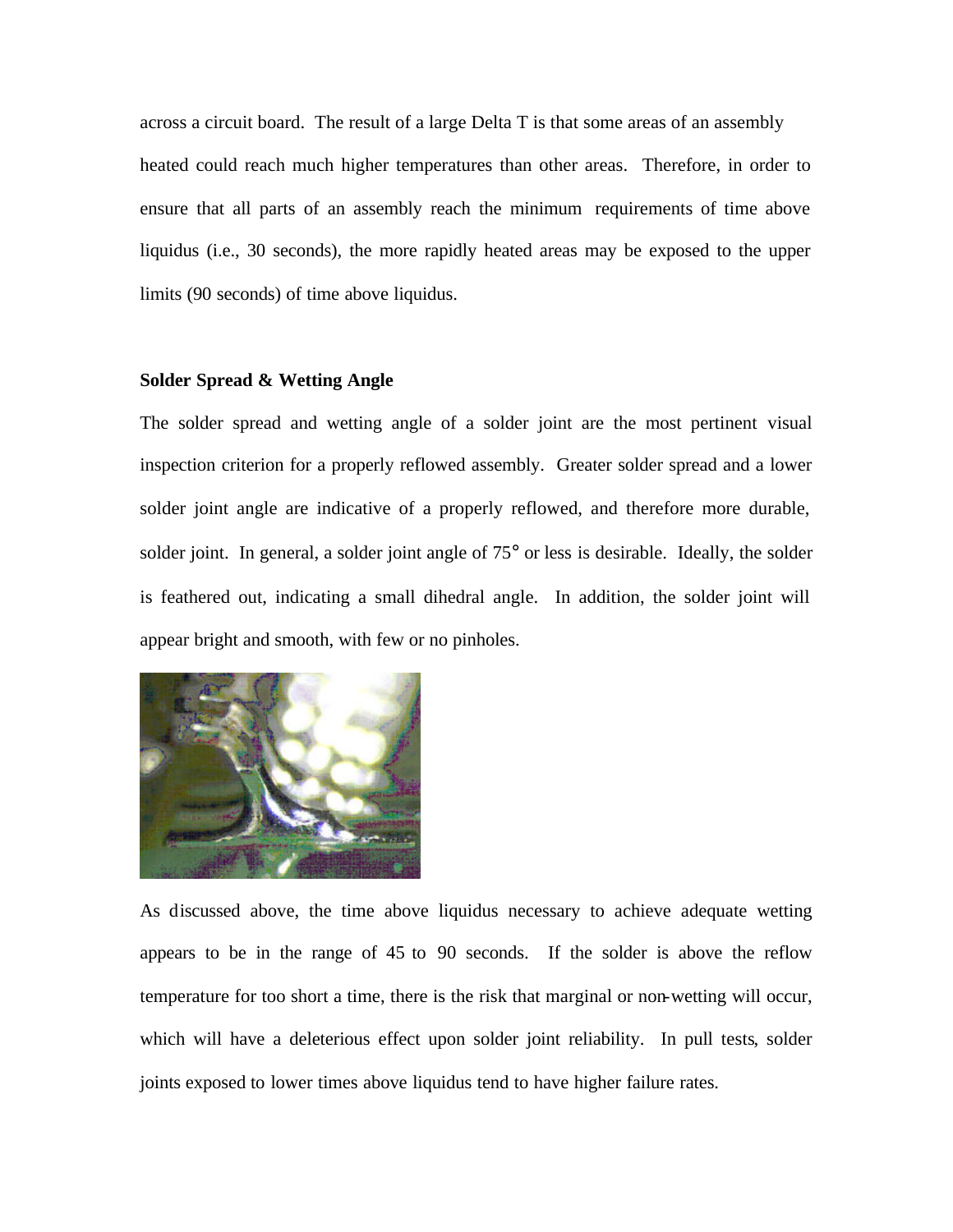## **Excessive Time Above Liquidus**

Reliability-related issues also can occur if the solder is above reflow temperature for too long a time. During the soldering operation the molten solder will dissolve the metallization and/or the base contact metal and precipitate intermetallics that will form the bond responsible for giving the solder joint its strength. If the metallization dissolves too rapidly or is too thick the integrity of the solder joint can be compromised by forming too large a volume fraction of the intermetallic phase. Once a joint develops a coherent layer of intermetallic compounds, it loses its metallic properties and becomes brittle, and any subsequent shock or stress to the joint can lead to failure<sup>2</sup>.

In a comparative test, solder joints were reflowed for 60, 90 and 120 seconds above liquidus. As is shown below, the intermettalic layer increased significantly with each incremental increase in time above liquidus.



60 Seconds Above Liquidus Intermetallic layer thickness of 0.50 microns

 2 Manko 101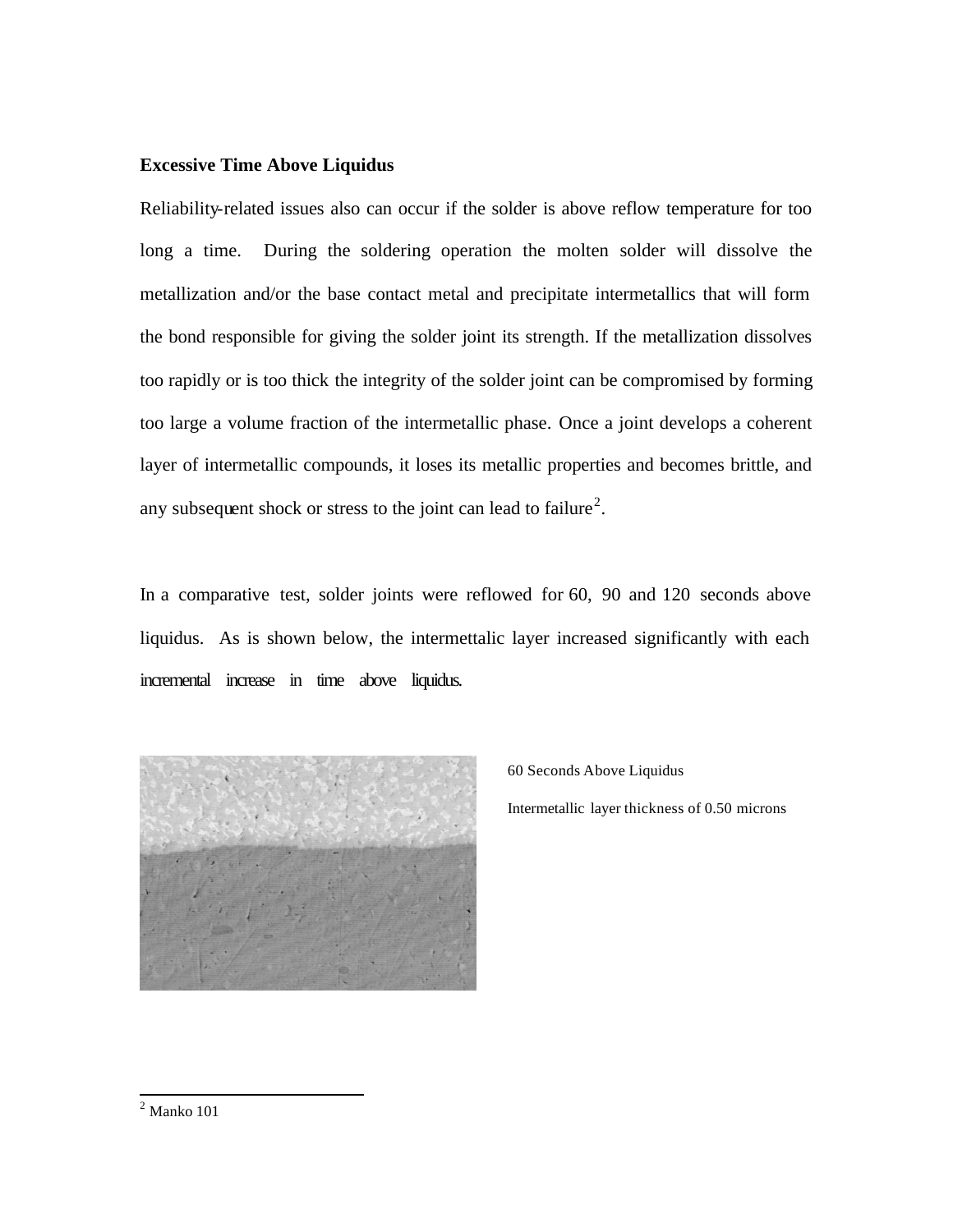

90 Seconds Above Liquidus

Intermetallic layer thickness of 0.80 microns



120 Seconds Above Liquidus Intermetallic layer thickness of 1.25 microns

## **Peak Temperature**

In addition to time above liquidus, the minimum peak temperature reached during the soldering process is also vital. For example, when soldering a copper substrate with Sn63/Pb37, the peak temperature is generally in the range of 205° to 215°C. Too high of a reflow peak temperature can lead to excessive copper dissolution and intermetallic formation and damage to the flux vehicle. It should also be noted that flux damage can occur if certain temperatures are exceeded during the reflow process. As all fluxes contain organic acids or esters of acids, these compounds normally begin to decompose around 150°C. Some other organic acids such rosin will be active up into the mid-200°C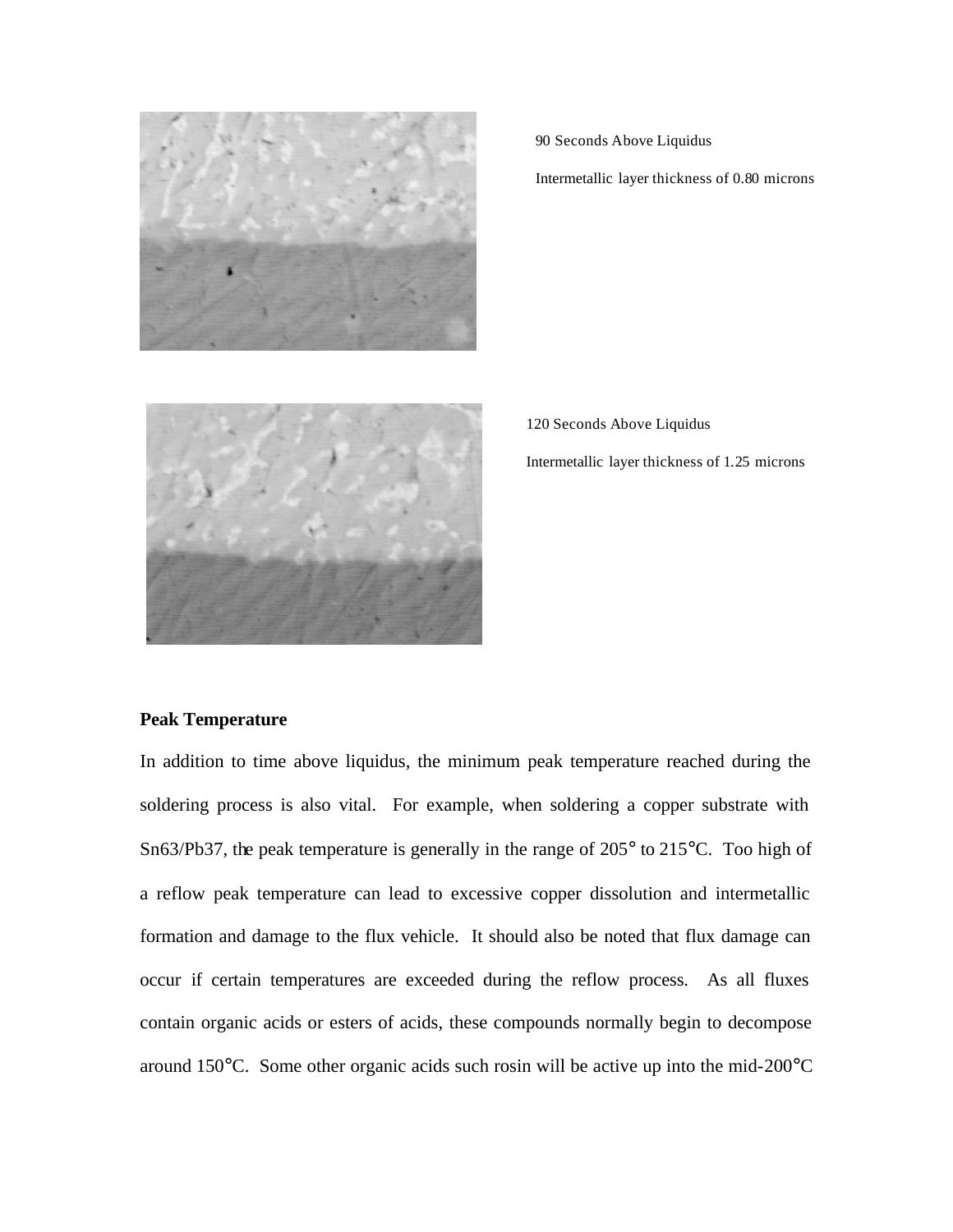range. As the decomposition of these materials begins, their soldering ability rapidly degrades. Typically, to achieve the best wetting, a short profile with a peak temperature less than 240°C is ideal. This limits the amount of out-gassing as well as the amount of copper that is dissolved into the system. The duration of this profile should not exceed 3 minutes above  $150^{\circ}$ C and should be  $60 \pm 15$  seconds above  $183^{\circ}$ C.

#### **Soldering to Other Substrates and/or With Other Alloys**

The surface tension of the solder alloy in use and the intermetallic growth rates of the solder and base materials are two critical factors to consider when soldering to other substrates and/or with other solder alloys. In regards to surface tension, during soldering the surface temperature of the solder must reach a low enough level to allow for adequate spreading. It is well-documented that certain alloys, such as the tin-silver-copper family of lead-free alloys, do not require as great a temperature above liquidus to achieve adequate soldering as does Sn63/Pb37. For example, when soldering with a tin-silvercopper alloy, a commonly recommended and utilized peak temperature is 240°C, which is 22°C above the alloy's melting temperature, whereas the typical peak temperature when soldering with Sn63/Pb37 is 32°C. In general, the surface tension of tin/lead alloys is more dependent upon temperature than other common solder alloys.

In regards to the intermetallic growth rates of solder and base materials, it should be noted that different alloys develop intermetallics with different base materials at varying rates. As an example, lead-free high-tin alloys generally show higher dissolution rates with most metals as compared to tin/lead. However, exceptions exist where the lead-free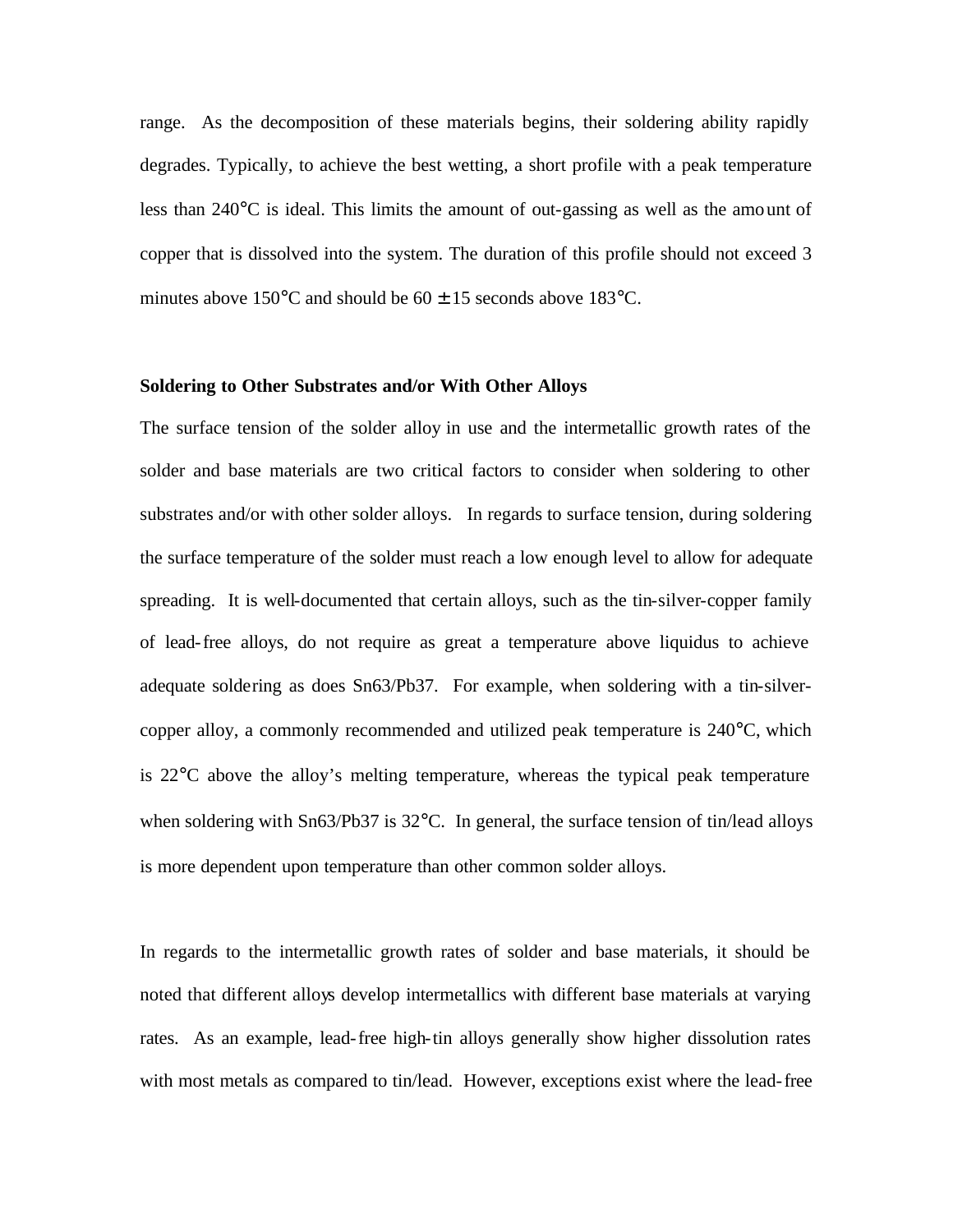alloy already contains a percentage of the base metal, such as silver or copper, in which cases the dissolution rates are similar to those of tin/lead. For instance, as the graph below demonstrates, rates for copper dissolution in Sn99.3/Cu0.7 were found to be slower than tin/lead. $3$ 



As an aside, relatively rapid intermetallic growth can occur over time when exposed to constant high temperature. (Although this will also occur even room temperature, these growth rates are generally so low as to not affect a device during its field service). As the graphs below demonstrate, alloys that already contain a percentage of the base metal generally better inhibit intermetallic growth over long periods of time when exposed to

l

 $3$  Testing performed by the International Tin Research Institute, United Kingdom.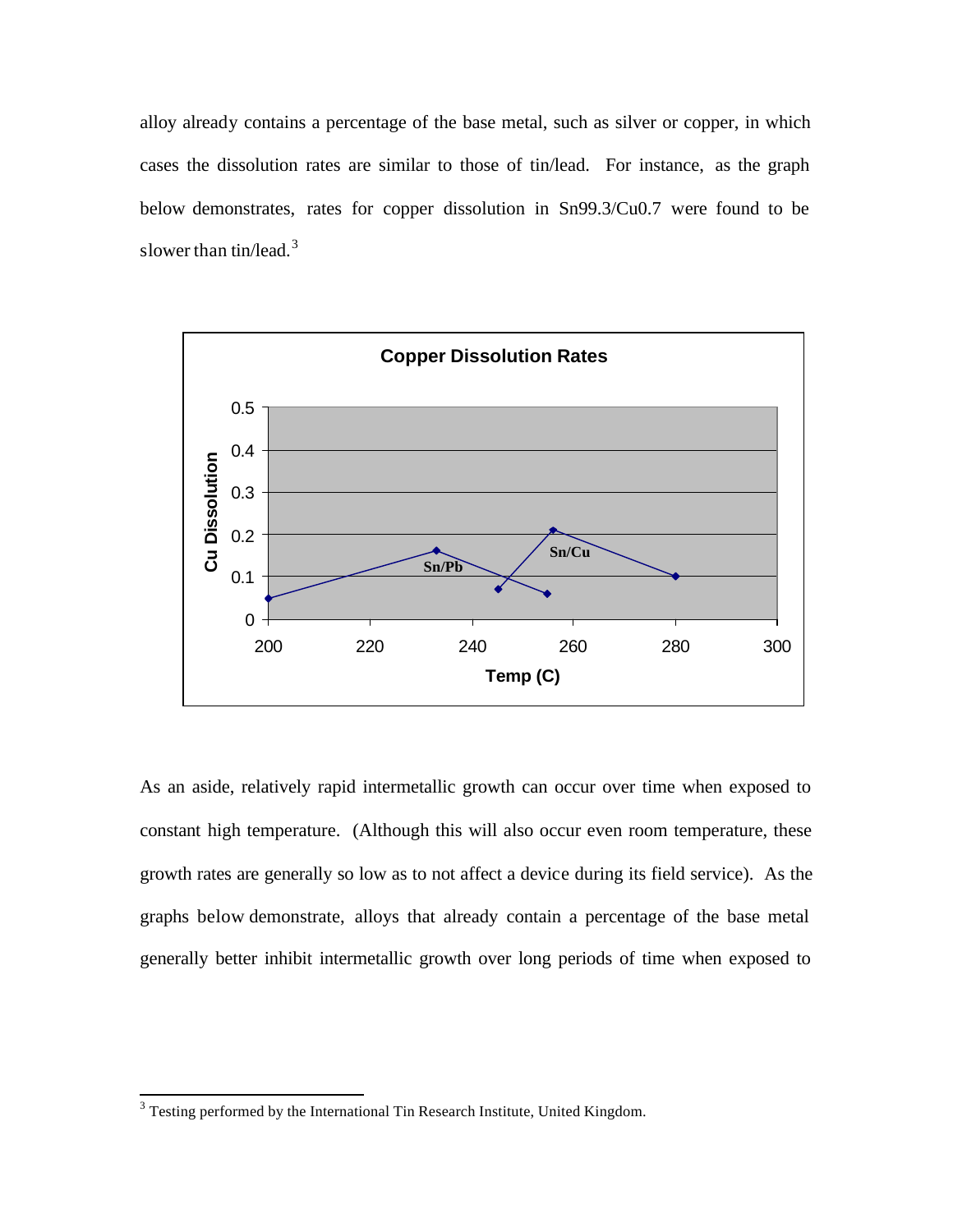constant high-temperature.<sup>4</sup> This inhibition can translate to superior long-term reliability of devices that are exposed to constant high-temperatures.

#### **Soldering to Gold/Nickel**

As gold-over-nickel (Au/Ni) coated circuit boards are becoming increasingly prevalent, it is worth discussing the particular soldering guidelines and requirements when soldering to this material. When eutectic tin/lead solder is reflowed in contact with the Au/Ni metallization layer, the Au quickly (1mm/sec) dissolves into the solder and forms a distribution of AuSn<sub>4</sub>, a long, brittle structure, throughout the solder. If the gold concentrations in tin-lead solder reach too high a level, embrittlement of the solder joint will occur, which can lead to a significant reduction in the fatigue life of the solder joints. It is commonly accepted that gold embrittlement will not occur with less than  $3\%$  gold.<sup>5</sup> One way to reduce this problem is by keeping the gold thickness to a minimum.

In situations where thick Au deposits  $(>=20 \text{ m} \text{ inches})$  are present, the large quantity of AuSn4 that forms usually segregates and cannot disperse uniformly through the solder connection. The elevated concentrations of Au in the areas of segregation greatly degrade the integrity of the solder connections, especially where cyclic thermal environments are encountered in service.

 4 Testing performed by the International Tin Research Institute, United Kingdom.

<sup>5</sup> Glazer et al. *Proceeding of the Technical Program, Surface Mount International Conference & Exhibition*, August 1991, p. 629-639.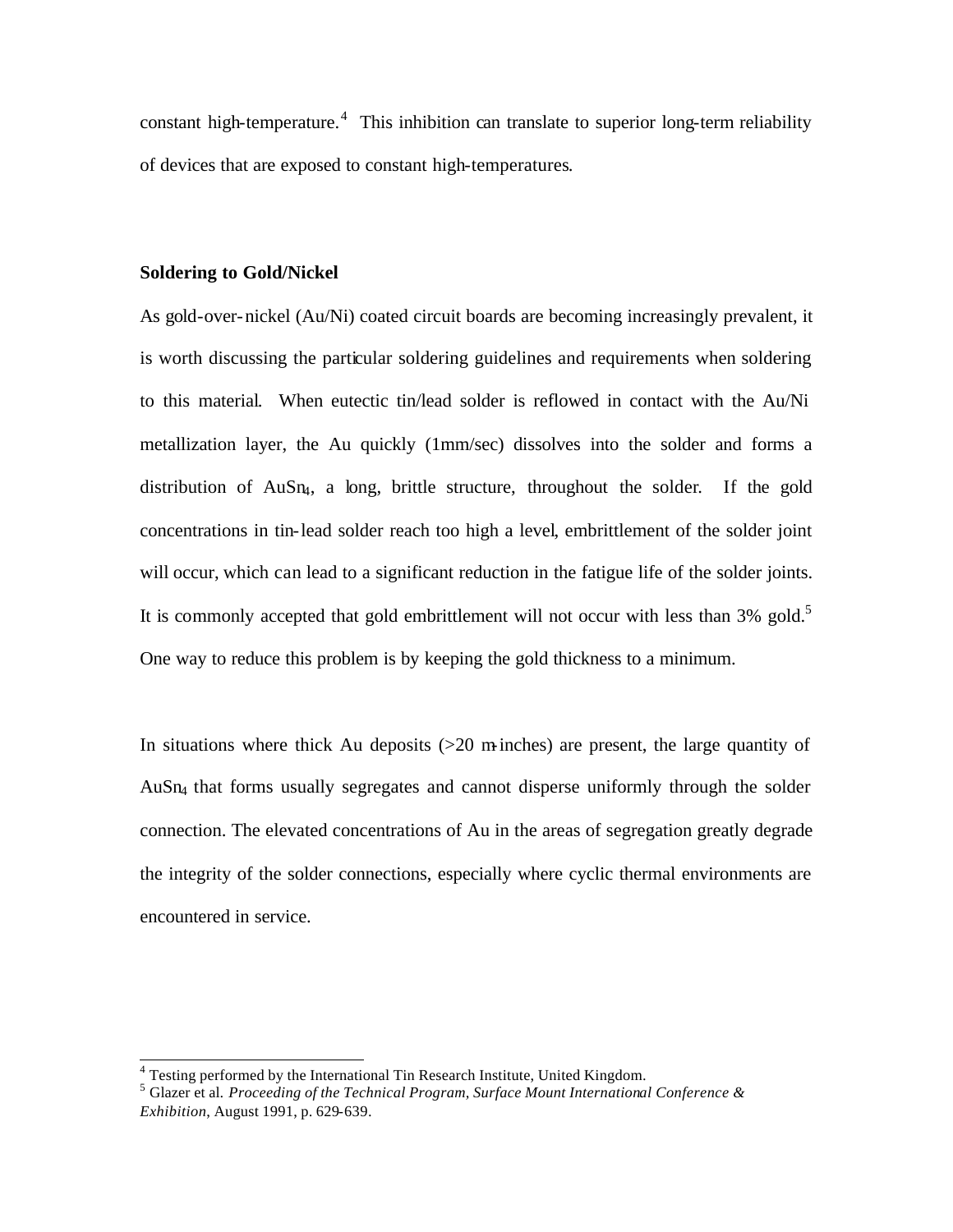Recent research also has shown that after aging at 150  $\degree$ C for as little as 3 hours a new ternary compound with the nominal composition of Au0.5Ni0.5Sn4 can grow on the solder side of the  $N<sub>B</sub>Sn<sub>4</sub>$  intermetallic layer. The aged joints were found to be significantly weaker than the same joints tested before aging.<sup>6</sup>

When soldering to gold surfaces it is important to fully dissolve the surface into the solder to prevent long-term failure from occurring due to solid state diffusion of the gold into the solder. Solid state diffusion (scavenging) occurs when a gold surface has been left in contact with tin. Over time and temperature the gold will dissolve into the solder, leaving a void that causes the solder joint to fracture. If lead is present, the intermetallics that are formed from gold and tin will embrittle the solder joint. This is due to the precipitation of the gold intermetallic along the lead grain boundaries forming intermetallic crystals. To prevent this occurrence, it is important to exceed 217°C when making solder connections to gold. Looking at the gold-tin phase diagram, this is the point that a secondary gold-tin eutectic forms, and exceeding this temperature will fully dissolve the gold into the tin. To ensure that this temperature is surpassed and proper flow and wetting are achieved, a 220°C reflow profile is recommended.

Soldering with high-tin alloys (such as lead-free solders) also can help to reduce the problems related to gold surfaces. These alloys totally dissolve the solder into the gold and then disperse the gold evenly through the joint, therefore the formed intermetallics are not an issue and sometimes act to strengthen the joint.

l

<sup>&</sup>lt;sup>6</sup> Minor, A.M. and J.W. Morris, Jr., "Growth of a Au-Ni-Sn Intermetallic Compound on the Solder-Substrate Interface After Aging", *Metall and Mat Trans.*